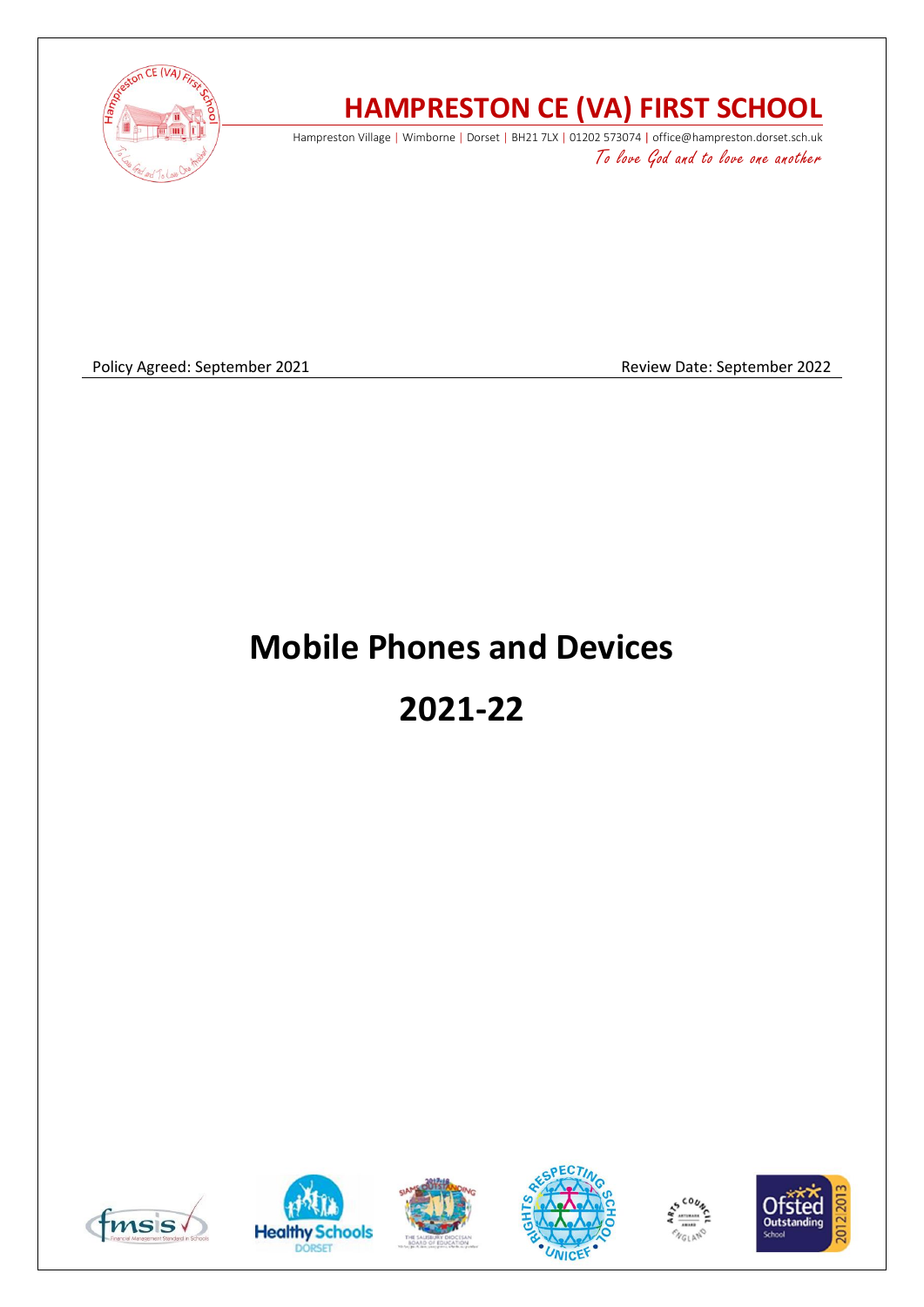### 1. Mobile phones and devices

- 1.1. For the purposes of this policy, the term 'mobile phone' refers to any electronic device that can be used to take images or record videos, including tablets.
- 1.2. Photography policies and procedures are addressed in full in our Photography Policy.

#### Use of mobile phones by staff members

- 1.3. Staff members must not use personal mobile phones or cameras when children are present.
- 1.4. Staff may use mobile phones on school premises when no children are present.
- 1.5. Staff may use mobile phones in the staffroom during breaks and non-contact time.
- 1.6. Mobile phones should be safely stored and in silent mode whilst children are present.
- 1.7. Staff may take mobile phones on trips, but they must only be used in emergencies and should not be used when children are present. Mobile phones must not be used to take images or videos at any time during trips.
- 1.8. Staff who do not adhere to this policy will face disciplinary action.
- 1.9. Staff may use their professional judgement in emergency situations.
- 1.10. Staff must report any concerns about another staff member's use of mobile phones to the DSL, following the procedures outlined in the Child Protection and Safeguarding Policy and the Allegations of Abuse Against Staff Policy.

#### Use of mobile phones by parents, visitors and contractors

- 1.11. Parents, visitors and contractors are not permitted to take photographs or record videos without prior permission.
- 1.12. Parents may take photographs and videos only containing their own child during school events.
- 1.13. Parents may take group photographs at school events but only with the informed consent of the parents of the children involved.
- 1.14. The school strongly advises against the publication of any photographs or videos taken at the school or school events on social media
- 1.15. Staff must report all concerns about parents, visitors and contractors to the DSL, following the procedures outlined in the Child Protection and Safeguarding Policy.

#### Use of the school's mobile phones and cameras

- 1.16. Staff are provided with a school device to ensure that only school devices are used to take photographs and videos.
- 1.17. School devices must have passcode protection.